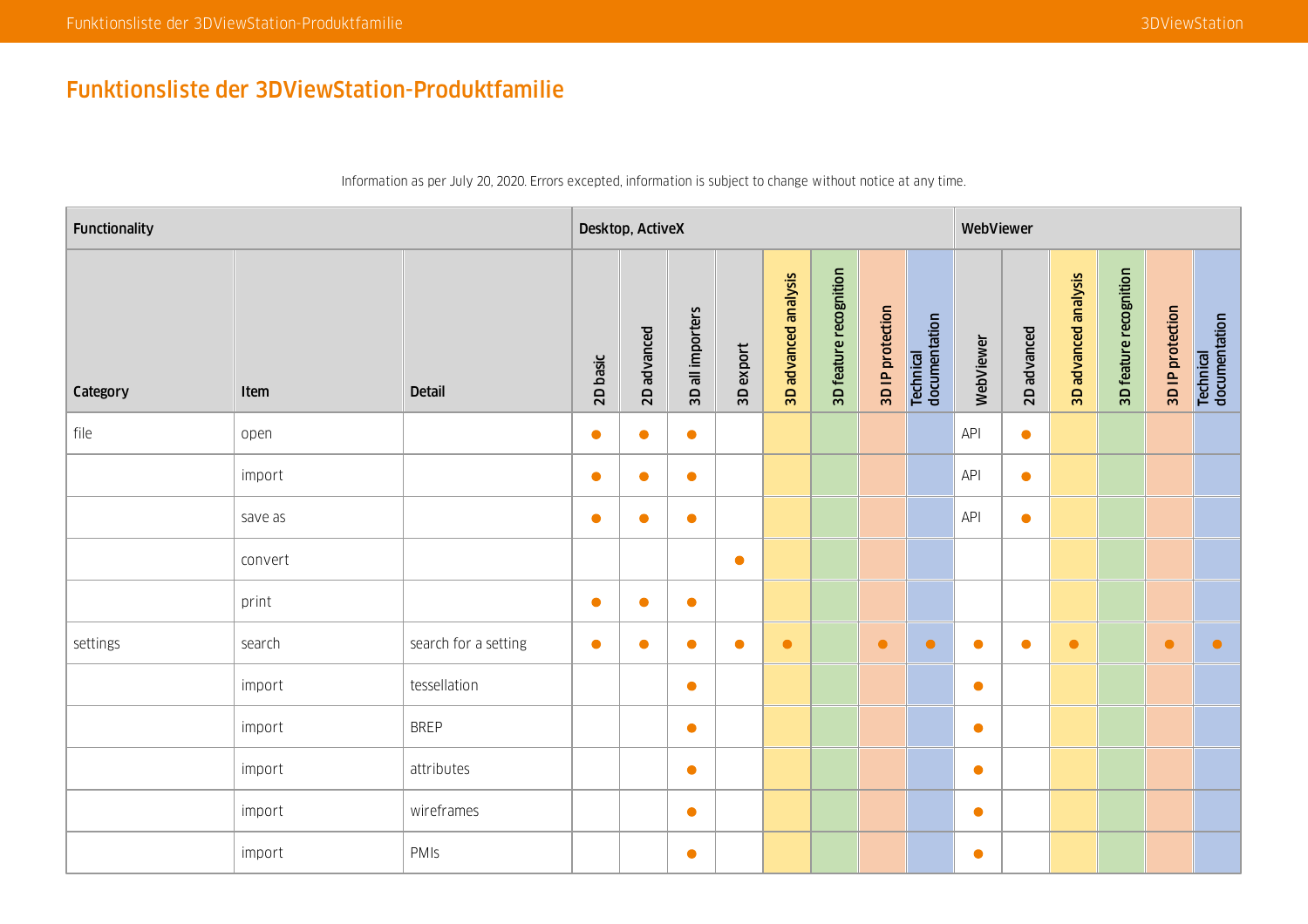| Functionality |              |                       |          | Desktop, ActiveX |                  |           |                      |                        |                  |                            | WebViewer |             |                      |                        |                  |                                   |
|---------------|--------------|-----------------------|----------|------------------|------------------|-----------|----------------------|------------------------|------------------|----------------------------|-----------|-------------|----------------------|------------------------|------------------|-----------------------------------|
| Category      | Item         | <b>Detail</b>         | 2D basic | 2D advanced      | 3D all importers | 3D export | 3D advanced analysis | 3D feature recognition | 3D IP protection | Technical<br>documentation | WebViewer | 2D advanced | 3D advanced analysis | 3D feature recognition | 3D IP protection | <b>Technical</b><br>documentation |
|               | import       | help constructions    |          |                  | $\bullet$        |           |                      |                        |                  |                            | $\bullet$ |             |                      |                        |                  |                                   |
|               | import       | views                 |          |                  | $\bullet$        |           |                      |                        |                  |                            | $\bullet$ |             |                      |                        |                  |                                   |
|               | import       | filter                |          |                  | $\bullet$        |           |                      |                        |                  |                            | $\bullet$ |             |                      |                        |                  |                                   |
|               | import       | replace node names    |          |                  | $\bullet$        |           |                      |                        |                  |                            | $\bullet$ |             |                      |                        |                  |                                   |
|               | import       | recursive file search |          |                  | $\bullet$        |           |                      |                        |                  |                            | $\bullet$ |             |                      |                        |                  |                                   |
|               | import       | incremental           |          |                  | $\bullet$        |           |                      |                        |                  |                            | $\bullet$ |             |                      |                        |                  |                                   |
|               | export       | BREP or tesselation   |          |                  |                  | $\bullet$ |                      |                        |                  |                            | $\bullet$ |             |                      |                        |                  |                                   |
|               | export       | PDF + template        |          |                  |                  | $\bullet$ |                      |                        |                  |                            | $\bullet$ |             |                      |                        |                  |                                   |
| rendering     | solid        |                       |          |                  | $\bullet$        |           |                      |                        |                  |                            | $\bullet$ |             |                      |                        |                  |                                   |
|               | wireframe    |                       |          |                  | $\bullet$        |           |                      |                        |                  |                            | $\bullet$ |             |                      |                        |                  |                                   |
|               | illustration |                       |          |                  | $\bullet$        |           |                      |                        |                  |                            | $\bullet$ |             |                      |                        |                  |                                   |
|               | silhouette   |                       |          |                  | $\bullet$        |           |                      |                        |                  |                            | $\bullet$ |             |                      |                        |                  |                                   |
|               | opaque       |                       |          |                  | $\bullet$        |           |                      |                        |                  |                            | $\bullet$ |             |                      |                        |                  |                                   |
|               | material     |                       |          |                  | $\bullet$        |           |                      |                        |                  |                            | $\bullet$ |             |                      |                        |                  |                                   |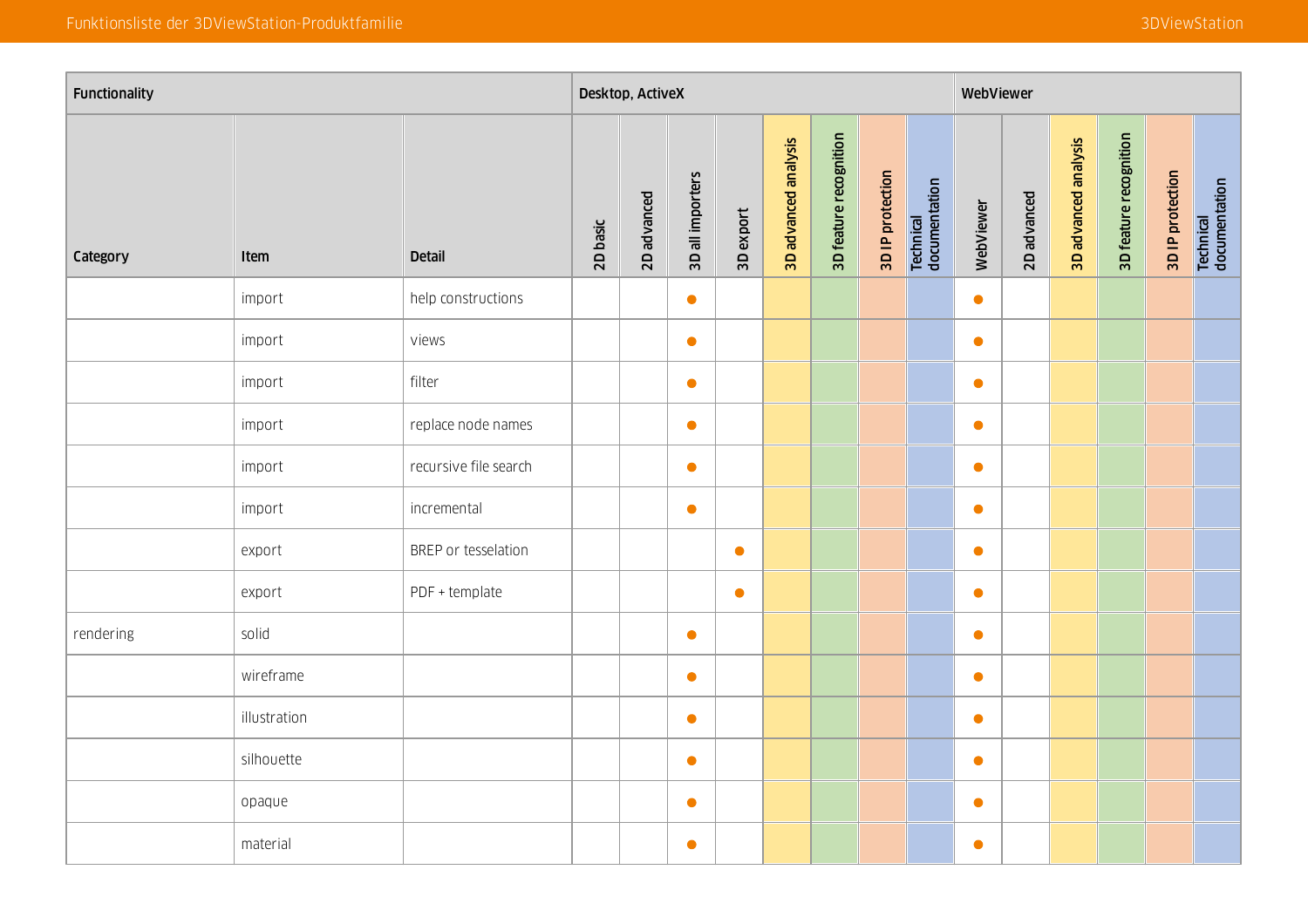| Functionality |                      |               |           | Desktop, ActiveX |                  |           |                      |                        |                  |                            | WebViewer |             |                      |                        |                  |                                   |
|---------------|----------------------|---------------|-----------|------------------|------------------|-----------|----------------------|------------------------|------------------|----------------------------|-----------|-------------|----------------------|------------------------|------------------|-----------------------------------|
| Category      | Item                 | <b>Detail</b> | 2D basic  | 2D advanced      | 3D all importers | 3D export | 3D advanced analysis | 3D feature recognition | 3D IP protection | Technical<br>documentation | WebViewer | 2D advanced | 3D advanced analysis | 3D feature recognition | 3D IP protection | <b>Technical</b><br>documentation |
|               | shadow               |               |           |                  | $\bullet$        |           |                      |                        |                  |                            | $\bullet$ |             |                      |                        |                  |                                   |
|               | grid                 |               |           |                  | $\bullet$        |           |                      |                        |                  |                            | $\bullet$ |             |                      |                        |                  |                                   |
|               | invert               | background    | $\bullet$ | $\bullet$        |                  |           |                      |                        |                  |                            |           |             |                      |                        |                  |                                   |
|               | black / white mode   |               | $\bullet$ | $\bullet$        |                  |           |                      |                        |                  |                            |           |             |                      |                        |                  |                                   |
|               | full screen          |               |           |                  | $\bullet$        |           |                      |                        |                  |                            | $\bullet$ |             |                      |                        |                  |                                   |
|               | split screen         |               |           |                  | $\bullet$        |           |                      |                        |                  |                            |           |             |                      |                        |                  |                                   |
|               | focus                |               |           |                  | $\bullet$        |           |                      |                        |                  |                            | $\bullet$ |             |                      |                        |                  |                                   |
|               | hardware accelerated |               | $\bullet$ | $\bullet$        | $\bullet$        |           |                      |                        |                  |                            | $\bullet$ | $\bullet$   |                      |                        |                  |                                   |
|               | software mode        |               | $\bullet$ | $\bullet$        | $\bullet$        |           |                      |                        |                  |                            | $\bullet$ | $\bullet$   |                      |                        |                  |                                   |
|               | remove edges         |               |           |                  | $\bullet$        |           |                      |                        |                  |                            | $\bullet$ |             |                      |                        |                  |                                   |
|               | re-calculate edges   |               |           |                  | $\bullet$        |           |                      |                        |                  |                            | $\bullet$ |             |                      |                        |                  |                                   |
| navigation    | zoom                 |               | $\bullet$ | $\bullet$        | $\bullet$        |           |                      |                        |                  |                            | $\bullet$ | $\bullet$   |                      |                        |                  |                                   |
|               | pan                  |               | $\bullet$ | $\bullet$        | $\bullet$        |           |                      |                        |                  |                            | $\bullet$ | $\bullet$   |                      |                        |                  |                                   |
|               | rotate               |               | $\bullet$ | $\bullet$        | $\bullet$        |           |                      |                        |                  |                            | $\bullet$ | $\bullet$   |                      |                        |                  |                                   |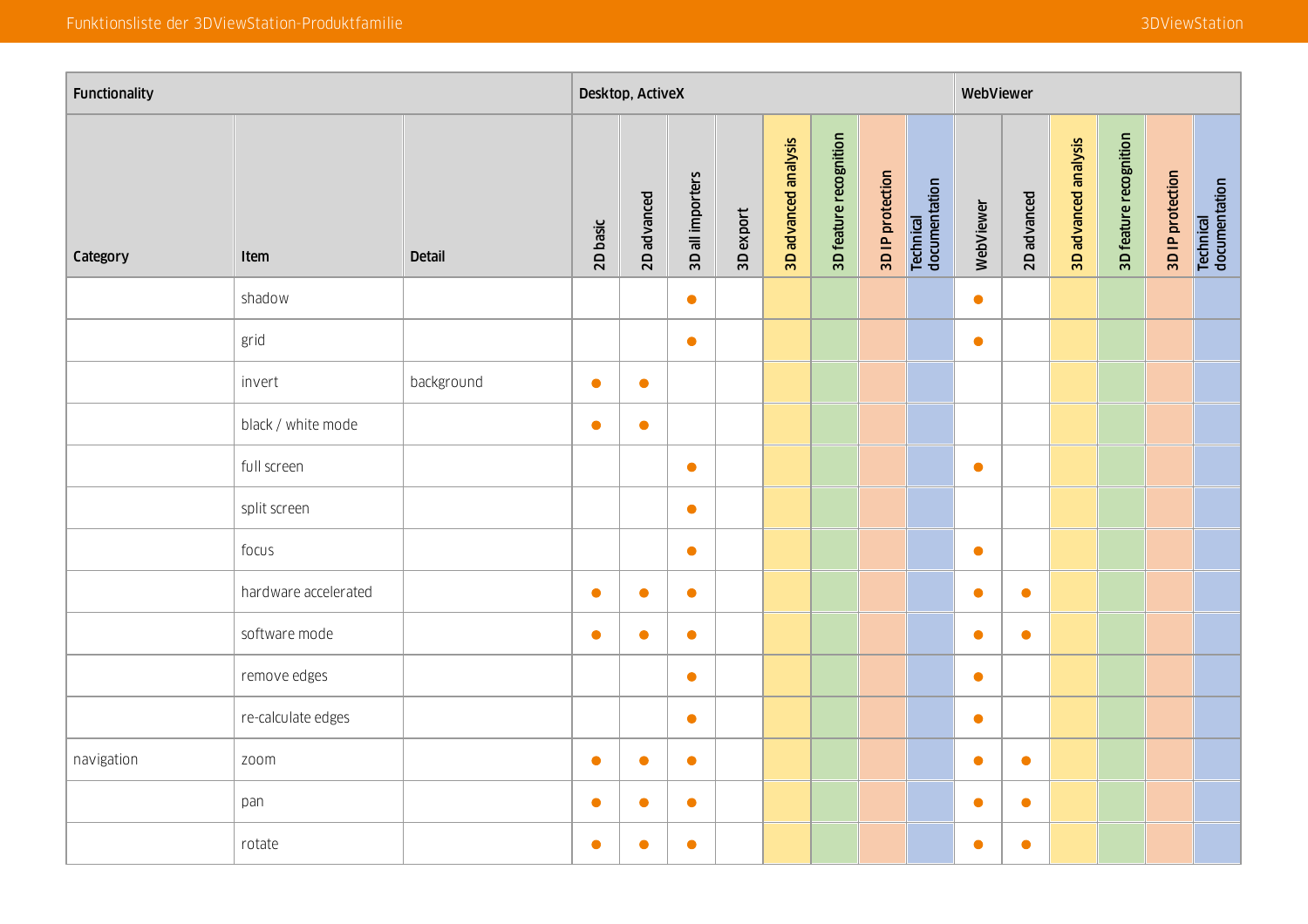| Functionality |                  |               |           | Desktop, ActiveX |                  |           |                      |                        |                  |                            | WebViewer |             |                      |                        |                  |                                   |
|---------------|------------------|---------------|-----------|------------------|------------------|-----------|----------------------|------------------------|------------------|----------------------------|-----------|-------------|----------------------|------------------------|------------------|-----------------------------------|
| Category      | Item             | <b>Detail</b> | 2D basic  | 2D advanced      | 3D all importers | 3D export | 3D advanced analysis | 3D feature recognition | 3D IP protection | Technical<br>documentation | WebViewer | 2D advanced | 3D advanced analysis | 3D feature recognition | 3D IP protection | <b>Technical</b><br>documentation |
|               | fly through      |               |           |                  | $\bullet$        |           |                      |                        |                  |                            | $\bullet$ |             |                      |                        |                  |                                   |
|               | page             | next          | $\bullet$ | $\bullet$        |                  |           |                      |                        |                  |                            |           | $\bullet$   |                      |                        |                  |                                   |
|               | page             | previous      | $\bullet$ | $\bullet$        |                  |           |                      |                        |                  |                            |           | $\bullet$   |                      |                        |                  |                                   |
|               | layer            |               |           |                  | $\bullet$        |           |                      |                        |                  |                            |           |             |                      |                        |                  |                                   |
|               | standard views   |               |           |                  | $\bullet$        |           |                      |                        |                  |                            | $\bullet$ |             |                      |                        |                  |                                   |
|               | PMI views        |               |           |                  | $\bullet$        |           |                      |                        |                  |                            | $\bullet$ |             |                      |                        |                  |                                   |
|               | functional views |               |           |                  | $\bullet$        |           |                      |                        |                  |                            | $\bullet$ |             |                      |                        |                  |                                   |
|               | play views       |               |           |                  | $\bullet$        |           |                      |                        |                  |                            | $\bullet$ |             |                      |                        |                  |                                   |
|               | save views       |               |           |                  | $\bullet$        |           |                      |                        |                  |                            | $\bullet$ |             |                      |                        |                  |                                   |
|               | load views       |               |           |                  | $\bullet$        |           |                      |                        |                  |                            | $\bullet$ |             |                      |                        |                  |                                   |
| selection     | click            |               |           |                  | $\bullet$        |           |                      |                        |                  |                            | $\bullet$ |             |                      |                        |                  |                                   |
|               | add              |               |           |                  | $\bullet$        |           |                      |                        |                  |                            | $\bullet$ |             |                      |                        |                  |                                   |
|               | remove           |               |           |                  | $\bullet$        |           |                      |                        |                  |                            | $\bullet$ |             |                      |                        |                  |                                   |
|               | rectangle        |               |           |                  | $\bullet$        |           |                      |                        |                  |                            | $\bullet$ |             |                      |                        |                  |                                   |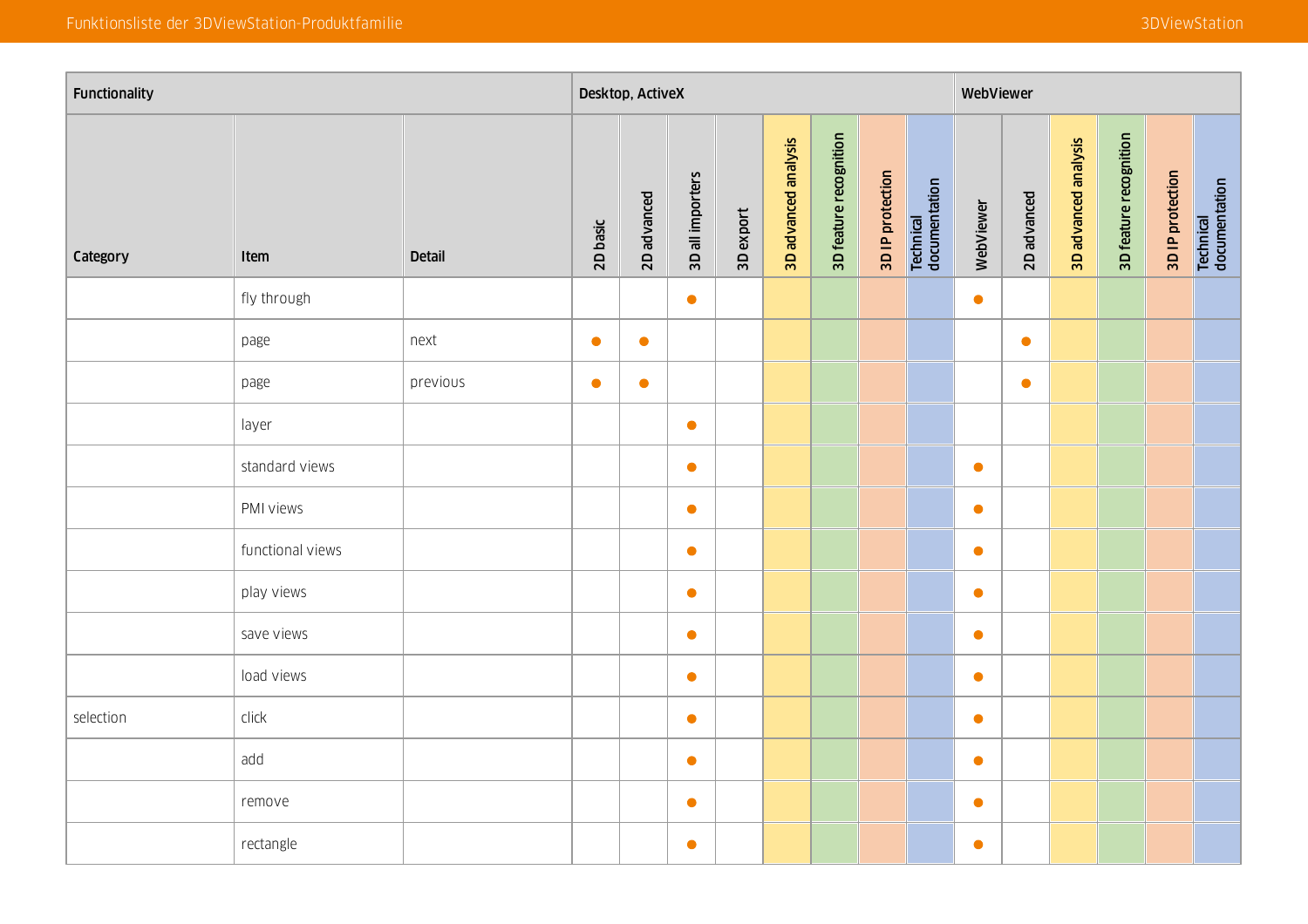| Functionality |                     |                      |          | Desktop, ActiveX |                  |           |                      |                        |                  |                            | WebViewer |             |                      |                        |                  |                            |
|---------------|---------------------|----------------------|----------|------------------|------------------|-----------|----------------------|------------------------|------------------|----------------------------|-----------|-------------|----------------------|------------------------|------------------|----------------------------|
| Category      | Item                | <b>Detail</b>        | 2D basic | 2D advanced      | 3D all importers | 3D export | 3D advanced analysis | 3D feature recognition | 3D IP protection | Technical<br>documentation | WebViewer | 2D advanced | 3D advanced analysis | 3D feature recognition | 3D IP protection | Technical<br>documentation |
|               | all                 |                      |          |                  | $\bullet$        |           |                      |                        |                  |                            | $\bullet$ |             |                      |                        |                  |                            |
|               | merge               | to single, recursive |          |                  | $\bullet$        |           |                      |                        |                  |                            | $\bullet$ |             |                      |                        |                  |                            |
|               | intelligent picking |                      |          |                  | $\bullet$        |           |                      |                        |                  |                            | $\bullet$ |             |                      |                        |                  |                            |
|               | drill down          |                      |          |                  | $\bullet$        |           |                      |                        |                  |                            | $\bullet$ |             |                      |                        |                  |                            |
|               | hide                |                      |          |                  | $\bullet$        |           |                      |                        |                  |                            | $\bullet$ |             |                      |                        |                  |                            |
|               | ghost               |                      |          |                  | $\bullet$        |           |                      |                        |                  |                            | $\bullet$ |             |                      |                        |                  |                            |
|               | invert              |                      |          |                  | $\bullet$        |           |                      |                        |                  |                            | $\bullet$ |             |                      |                        |                  |                            |
|               | delete              |                      |          |                  | $\bullet$        |           |                      |                        |                  |                            | $\bullet$ |             |                      |                        |                  |                            |
|               | mode                | select               |          |                  | $\bullet$        |           |                      |                        |                  |                            | $\bullet$ |             |                      |                        |                  |                            |
|               | mode                | ghost                |          |                  | $\bullet$        |           |                      |                        |                  |                            | $\bullet$ |             |                      |                        |                  |                            |
|               | mode                | hide                 |          |                  | $\bullet$        |           |                      |                        |                  |                            | $\bullet$ |             |                      |                        |                  |                            |
|               | mode                | delete               |          |                  | $\bullet$        |           |                      |                        |                  |                            | $\bullet$ |             |                      |                        |                  |                            |
|               | mode                | face                 |          |                  | $\bullet$        |           |                      |                        |                  |                            | $\bullet$ |             |                      |                        |                  |                            |
|               | mode                | color                |          |                  | $\bullet$        |           |                      |                        |                  |                            | $\bullet$ |             |                      |                        |                  |                            |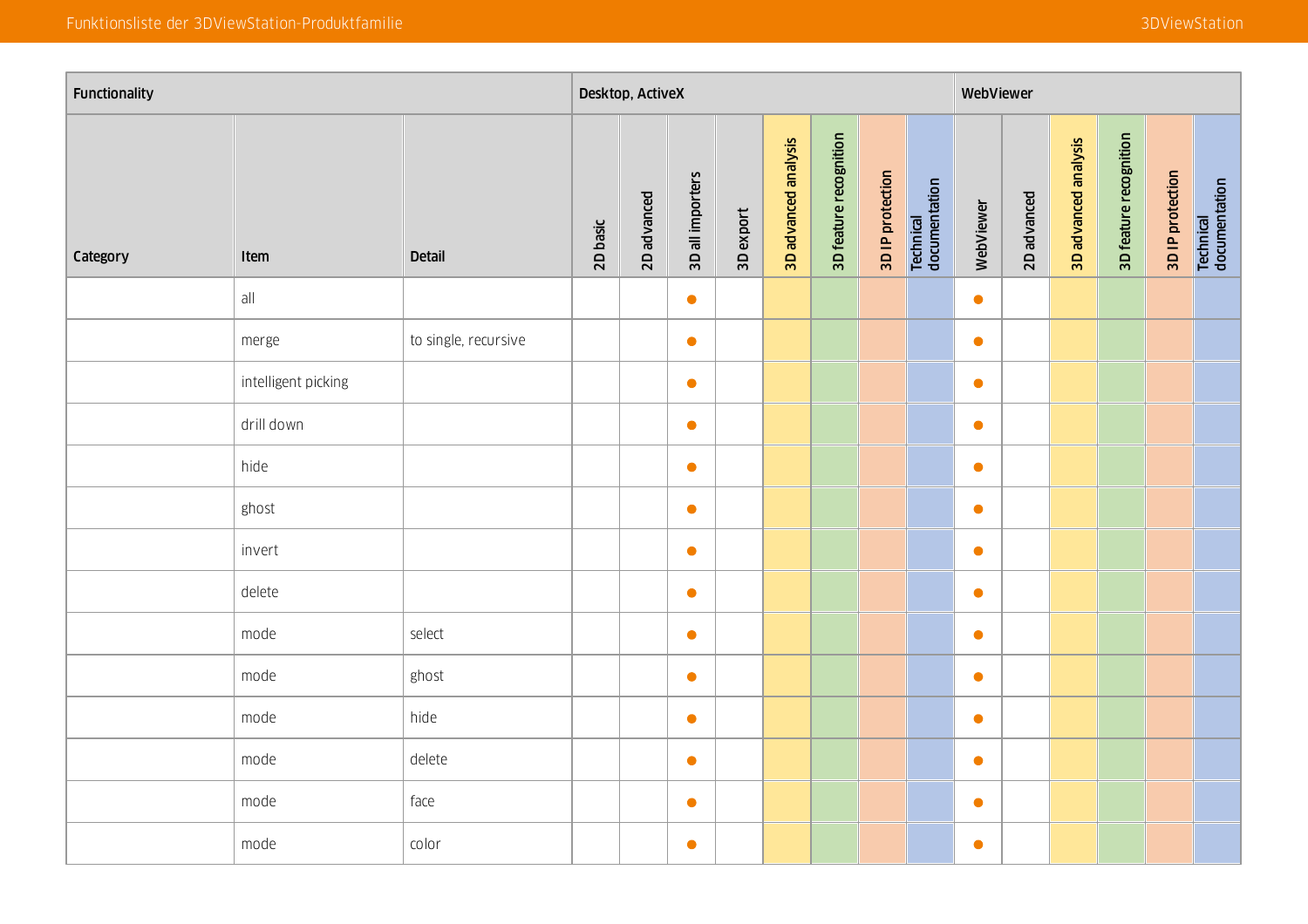| Functionality   |                   |                 |          | Desktop, ActiveX |                  |           |                      |                        |                  |                            | WebViewer |             |                      |                        |                  |                                   |
|-----------------|-------------------|-----------------|----------|------------------|------------------|-----------|----------------------|------------------------|------------------|----------------------------|-----------|-------------|----------------------|------------------------|------------------|-----------------------------------|
| Category        | Item              | <b>Detail</b>   | 2D basic | 2D advanced      | 3D all importers | 3D export | 3D advanced analysis | 3D feature recognition | 3D IP protection | Technical<br>documentation | WebViewer | 2D advanced | 3D advanced analysis | 3D feature recognition | 3D IP protection | <b>Technical</b><br>documentation |
|                 | mode              | instance        |          |                  | $\bullet$        |           |                      |                        |                  |                            | $\bullet$ |             |                      |                        |                  |                                   |
|                 | mode              | PMI reference   |          |                  | $\bullet$        |           |                      |                        |                  |                            | $\bullet$ |             |                      |                        |                  |                                   |
|                 | neighbourhood     | box             |          |                  | $\bullet$        |           |                      |                        |                  |                            | $\bullet$ |             |                      |                        |                  |                                   |
|                 | neighbourhood     | sphere          |          |                  | $\bullet$        |           |                      |                        |                  |                            | $\bullet$ |             |                      |                        |                  |                                   |
|                 | neighbourhood     | linear distance |          |                  | $\bullet$        |           |                      |                        |                  |                            | $\bullet$ |             |                      |                        |                  |                                   |
| show / hide     | show all          |                 |          |                  | $\bullet$        |           |                      |                        |                  |                            | $\bullet$ |             |                      |                        |                  |                                   |
|                 | unghost all       |                 |          |                  | $\bullet$        |           |                      |                        |                  |                            | $\bullet$ |             |                      |                        |                  |                                   |
|                 | hide all markups  |                 |          |                  | $\bullet$        |           |                      |                        |                  |                            | $\bullet$ |             |                      |                        |                  |                                   |
|                 | hide all PMIs     |                 |          |                  | $\bullet$        |           |                      |                        |                  |                            | $\bullet$ |             |                      |                        |                  |                                   |
|                 | invert visibility |                 |          |                  | $\bullet$        |           |                      |                        |                  |                            | $\bullet$ |             |                      |                        |                  |                                   |
| search & filter | by color          |                 |          |                  | $\bullet$        |           |                      |                        |                  |                            |           |             |                      |                        |                  |                                   |
|                 | by name           |                 |          |                  | $\bullet$        |           |                      |                        |                  |                            |           |             |                      |                        |                  |                                   |
|                 | by attribute      | name            |          |                  | $\bullet$        |           |                      |                        |                  |                            |           |             |                      |                        |                  |                                   |
|                 | by attribute      | value           |          |                  | $\bullet$        |           |                      |                        |                  |                            |           |             |                      |                        |                  |                                   |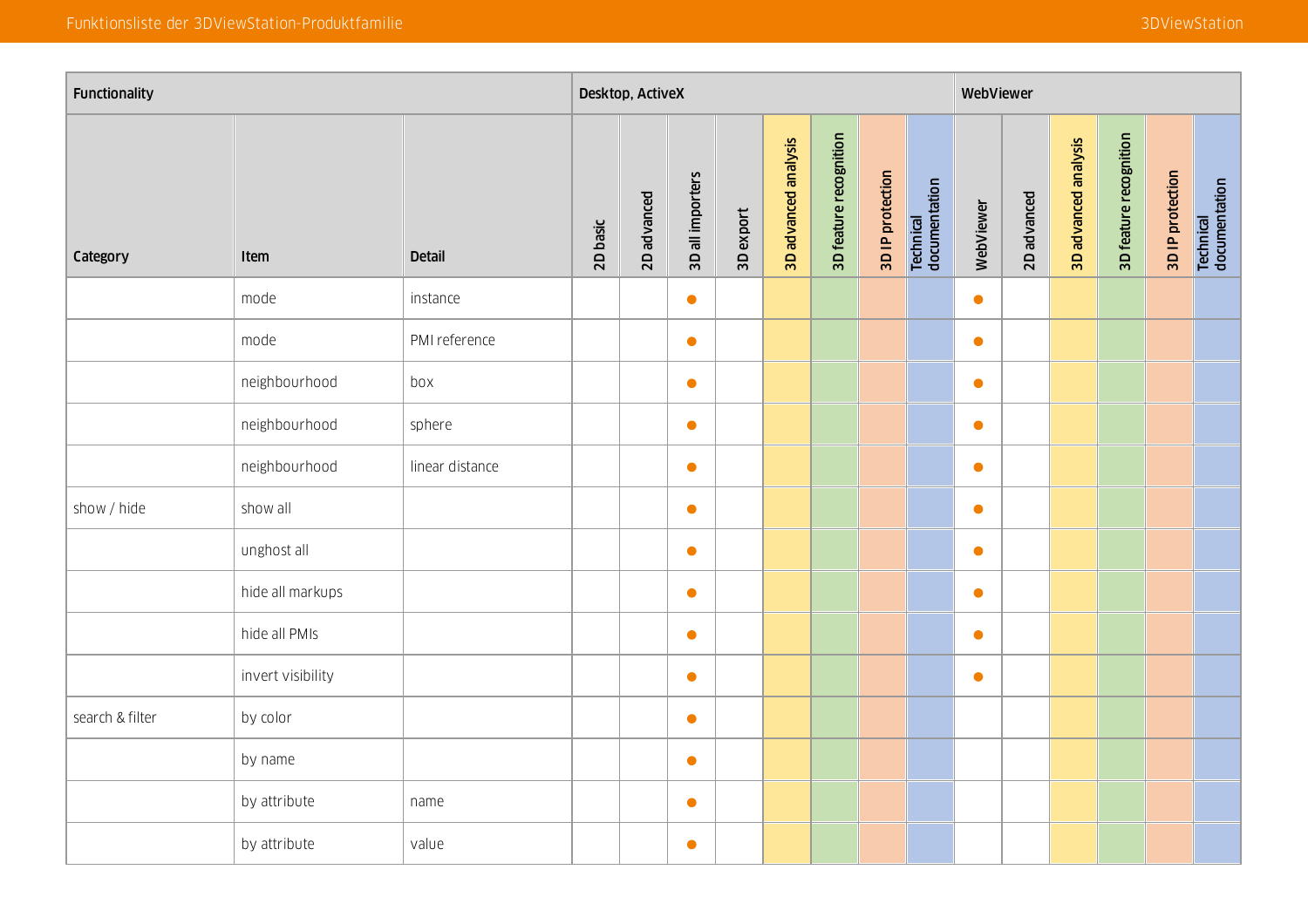| Functionality                     |                      |                      |           | Desktop, ActiveX |                  |           |                      |                        |                  |                            | WebViewer |             |                      |                        |                  |                                   |
|-----------------------------------|----------------------|----------------------|-----------|------------------|------------------|-----------|----------------------|------------------------|------------------|----------------------------|-----------|-------------|----------------------|------------------------|------------------|-----------------------------------|
| Category                          | Item                 | <b>Detail</b>        | 2D basic  | 2D advanced      | 3D all importers | 3D export | 3D advanced analysis | 3D feature recognition | 3D IP protection | Technical<br>documentation | WebViewer | 2D advanced | 3D advanced analysis | 3D feature recognition | 3D IP protection | <b>Technical</b><br>documentation |
|                                   | by object type       |                      |           |                  | $\bullet$        |           |                      |                        |                  |                            |           |             |                      |                        |                  |                                   |
|                                   | search PMI           | 3D file formats only |           |                  | $\bullet$        |           |                      |                        |                  |                            | $\bullet$ | $\bullet$   |                      |                        |                  |                                   |
|                                   | search Markups       |                      |           |                  | $\bullet$        |           |                      |                        |                  |                            | $\bullet$ | $\bullet$   |                      |                        |                  |                                   |
|                                   | text search          | 2D file formats only | $\bullet$ | $\bullet$        |                  |           |                      |                        |                  |                            | $\bullet$ | $\bullet$   |                      |                        |                  |                                   |
|                                   | neighbourhood search | box                  |           |                  | $\bullet$        |           |                      |                        |                  |                            | $\bullet$ |             |                      |                        |                  |                                   |
|                                   | neighbourhood search | sphere               |           |                  | $\bullet$        |           |                      |                        |                  |                            | $\bullet$ |             |                      |                        |                  |                                   |
|                                   | neighbourhood search | linear distance      |           |                  | $\bullet$        |           |                      |                        |                  |                            | $\bullet$ |             |                      |                        |                  |                                   |
| $\&$<br>Measurements<br>dimension | point                |                      | $\bullet$ | $\bullet$        | $\bullet$        |           |                      |                        |                  |                            | $\bullet$ | $\bullet$   |                      |                        |                  |                                   |
|                                   | length               |                      | $\bullet$ | $\bullet$        | $\bullet$        |           |                      |                        |                  |                            | $\bullet$ | $\bullet$   |                      |                        |                  |                                   |
|                                   | length               | cumulated            | $\bullet$ | $\bullet$        | $\bullet$        |           |                      |                        |                  |                            | $\bullet$ | $\bullet$   |                      |                        |                  |                                   |
|                                   | center               |                      | $\bullet$ | $\bullet$        | $\bullet$        |           |                      |                        |                  |                            | $\bullet$ | $\bullet$   |                      |                        |                  |                                   |
|                                   | perimeter            |                      | $\bullet$ | $\bullet$        | $\bullet$        |           |                      |                        |                  |                            | $\bullet$ | $\bullet$   |                      |                        |                  |                                   |
|                                   | radius               |                      | C         | $\bullet$        | $\bullet$        |           |                      |                        |                  |                            | $\bullet$ | $\bullet$   |                      |                        |                  |                                   |
|                                   | diameter             |                      | $\bullet$ | $\bullet$        | $\bullet$        |           |                      |                        |                  |                            | $\bullet$ | $\bullet$   |                      |                        |                  |                                   |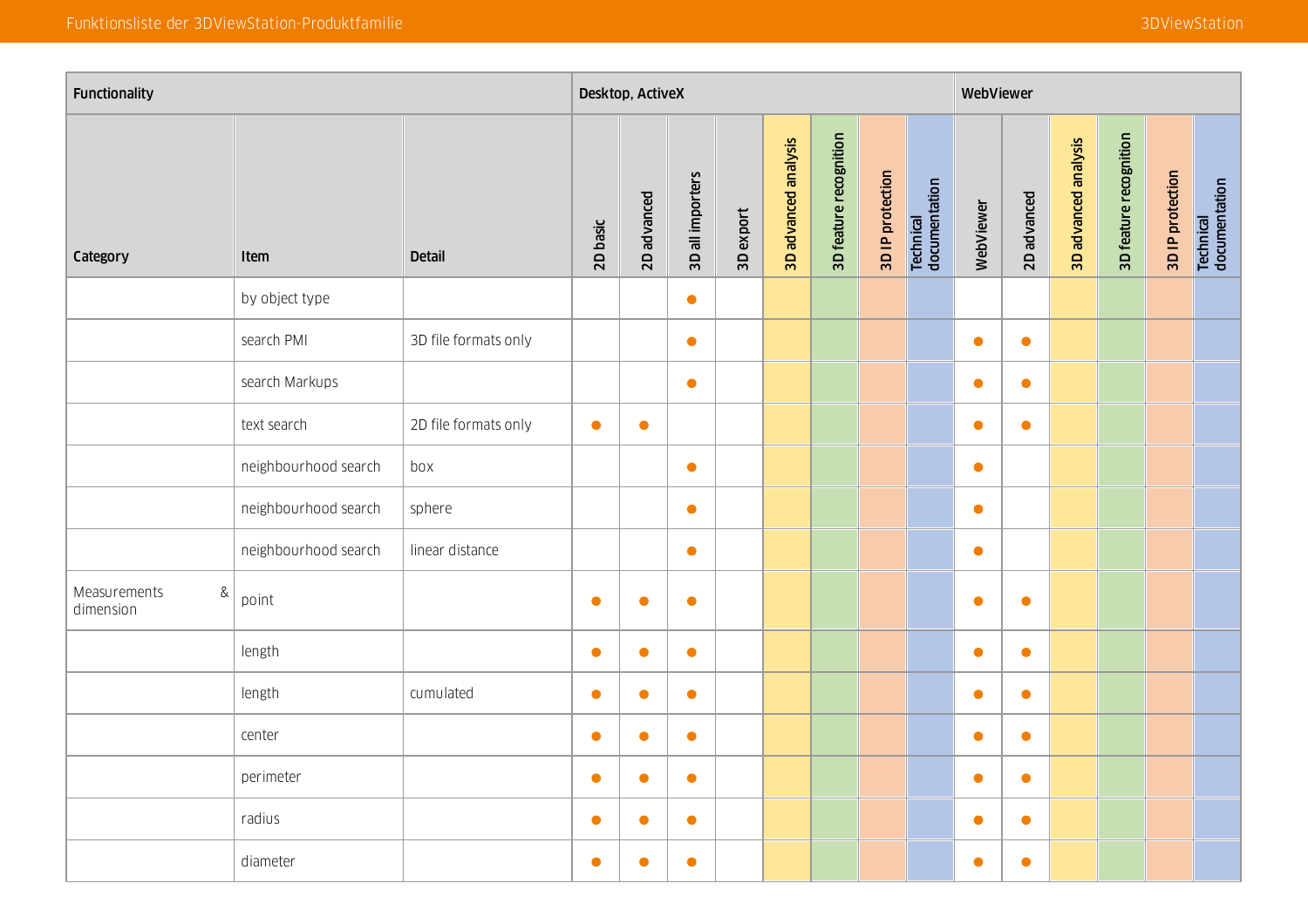| Functionality |                |                   |           | Desktop, ActiveX |                  |           |                      |                        |                  |                            | WebViewer |             |                      |                        |                  |                            |
|---------------|----------------|-------------------|-----------|------------------|------------------|-----------|----------------------|------------------------|------------------|----------------------------|-----------|-------------|----------------------|------------------------|------------------|----------------------------|
| Category      | Item           | <b>Detail</b>     | 2D basic  | 2D advanced      | 3D all importers | 3D export | 3D advanced analysis | 3D feature recognition | 3D IP protection | Technical<br>documentation | WebViewer | 2D advanced | 3D advanced analysis | 3D feature recognition | 3D IP protection | Technical<br>documentation |
|               | area           |                   |           |                  | $\bullet$        |           |                      |                        |                  |                            | $\bullet$ |             |                      |                        |                  |                            |
|               | area           | cumulated         |           |                  | $\bullet$        |           |                      |                        |                  |                            | $\bullet$ |             |                      |                        |                  |                            |
|               | angle          | edge              | $\bullet$ | $\bullet$        | $\bullet$        |           |                      |                        |                  |                            | $\bullet$ | $\bullet$   |                      |                        |                  |                            |
|               | angle          | line              | $\bullet$ | $\bullet$        | $\bullet$        |           |                      |                        |                  |                            | $\bullet$ | $\bullet$   |                      |                        |                  |                            |
|               | angle          | point             | $\bullet$ | $\bullet$        | $\bullet$        |           |                      |                        |                  |                            | $\bullet$ | $\bullet$   |                      |                        |                  |                            |
|               | angle          | coordinate system |           |                  | $\bullet$        |           |                      |                        |                  |                            | $\bullet$ |             |                      |                        |                  |                            |
|               | wall thickness |                   |           |                  | $\bullet$        |           |                      |                        |                  |                            | $\bullet$ |             |                      |                        |                  |                            |
|               | bounding box   | world             |           |                  | $\bullet$        |           |                      |                        |                  |                            | $\bullet$ |             |                      |                        |                  |                            |
|               | bounding box   | part              |           |                  | $\bullet$        |           |                      |                        |                  |                            | $\bullet$ |             |                      |                        |                  |                            |
|               | distance       | points            | $\bullet$ | $\bullet$        | $\bullet$        |           |                      |                        |                  |                            | $\bullet$ | $\bullet$   |                      |                        |                  |                            |
|               | distance       | lines             | $\bullet$ | $\bullet$        | $\bullet$        |           |                      |                        |                  |                            | $\bullet$ | $\bullet$   |                      |                        |                  |                            |
|               | distance       | edges             |           |                  | $\bullet$        |           |                      |                        |                  |                            | $\bullet$ |             |                      |                        |                  |                            |
|               | distance       | axis              |           |                  | $\bullet$        |           |                      |                        |                  |                            | $\bullet$ |             |                      |                        |                  |                            |
|               | distance       | faces             |           |                  | $\bullet$        |           |                      |                        |                  |                            | $\bullet$ |             |                      |                        |                  |                            |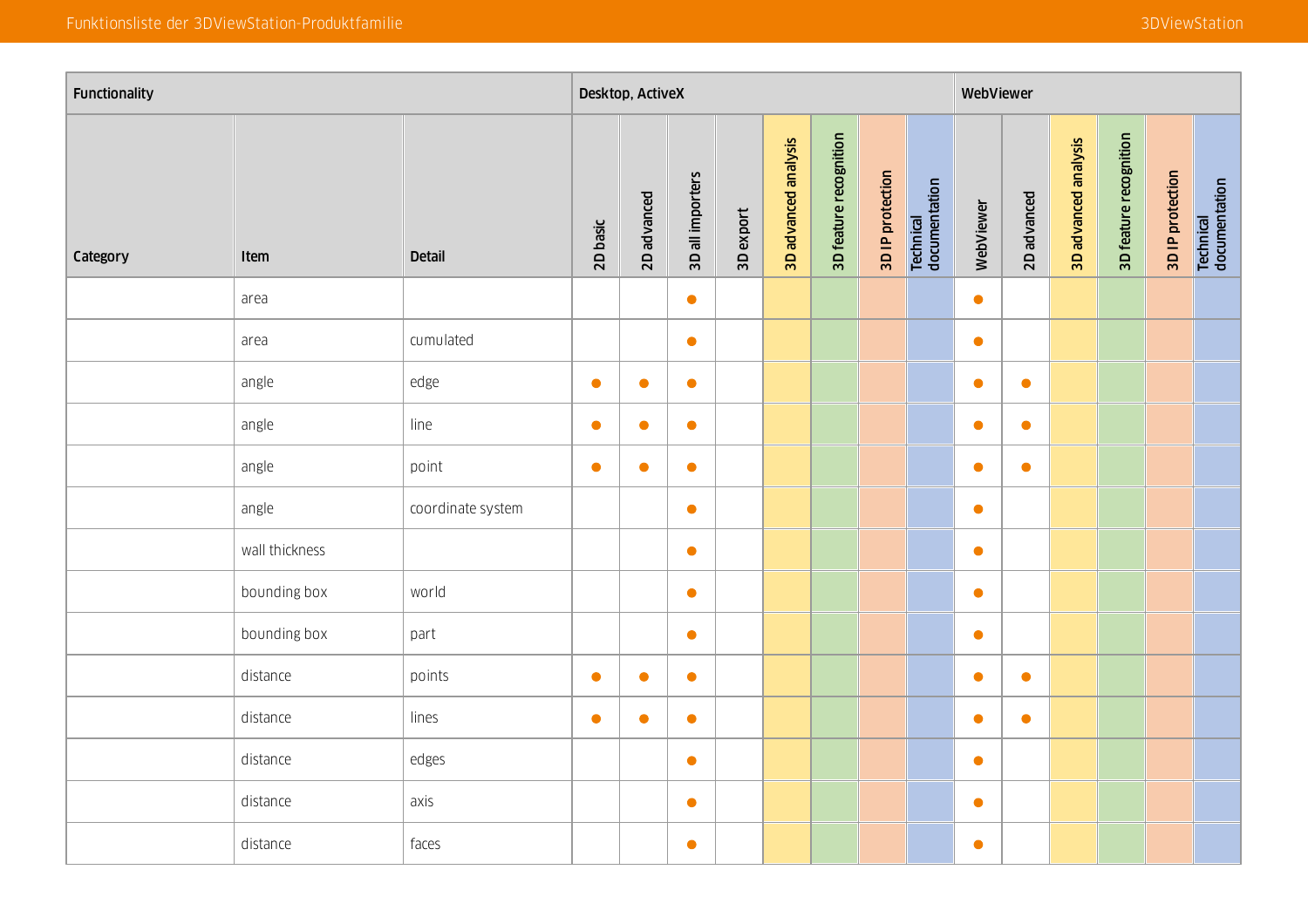| Functionality |                   |               |           | Desktop, ActiveX |                  |           |                      |                        |                  |                            | WebViewer |             |                      |                        |                  |                            |
|---------------|-------------------|---------------|-----------|------------------|------------------|-----------|----------------------|------------------------|------------------|----------------------------|-----------|-------------|----------------------|------------------------|------------------|----------------------------|
| Category      | Item              | <b>Detail</b> | 2D basic  | 2D advanced      | 3D all importers | 3D export | 3D advanced analysis | 3D feature recognition | 3D IP protection | Technical<br>documentation | WebViewer | 2D advanced | 3D advanced analysis | 3D feature recognition | 3D IP protection | Technical<br>documentation |
|               | distance          | solids        |           |                  | $\bullet$        |           |                      |                        |                  |                            | $\bullet$ |             |                      |                        |                  |                            |
|               | distance          | combinations  |           |                  | $\bullet$        |           |                      |                        |                  |                            | $\bullet$ |             |                      |                        |                  |                            |
|               | calibrate         |               | $\bullet$ | $\bullet$        |                  |           |                      |                        |                  |                            |           |             |                      |                        |                  |                            |
| properties    | volume            |               |           |                  | $\bullet$        |           |                      |                        |                  |                            | $\bullet$ |             |                      |                        |                  |                            |
|               | surface           |               |           |                  | $\bullet$        |           |                      |                        |                  |                            | $\bullet$ |             |                      |                        |                  |                            |
|               | density           |               |           |                  | $\bullet$        |           |                      |                        |                  |                            | $\bullet$ |             |                      |                        |                  |                            |
|               | mass              |               |           |                  | $\bullet$        |           |                      |                        |                  |                            | $\bullet$ |             |                      |                        |                  |                            |
|               | center of gravity |               |           |                  | $\bullet$        |           |                      |                        |                  |                            | $\bullet$ |             |                      |                        |                  |                            |
|               | color             |               |           |                  | $\bullet$        |           |                      |                        |                  |                            | $\bullet$ |             |                      |                        |                  |                            |
|               | transparency      |               |           |                  | $\bullet$        |           |                      |                        |                  |                            | $\bullet$ |             |                      |                        |                  |                            |
|               | attributes        |               |           |                  | $\bullet$        |           |                      |                        |                  |                            | $\bullet$ |             |                      |                        |                  |                            |
|               | wires             | color         |           |                  | $\bullet$        |           |                      |                        |                  |                            | $\bullet$ |             |                      |                        |                  |                            |
|               | background image  | color         |           |                  | $\bullet$        |           |                      |                        |                  |                            | $\bullet$ |             |                      |                        |                  |                            |
|               | background        | image         |           |                  | $\bullet$        |           |                      |                        |                  |                            | $\bullet$ |             |                      |                        |                  |                            |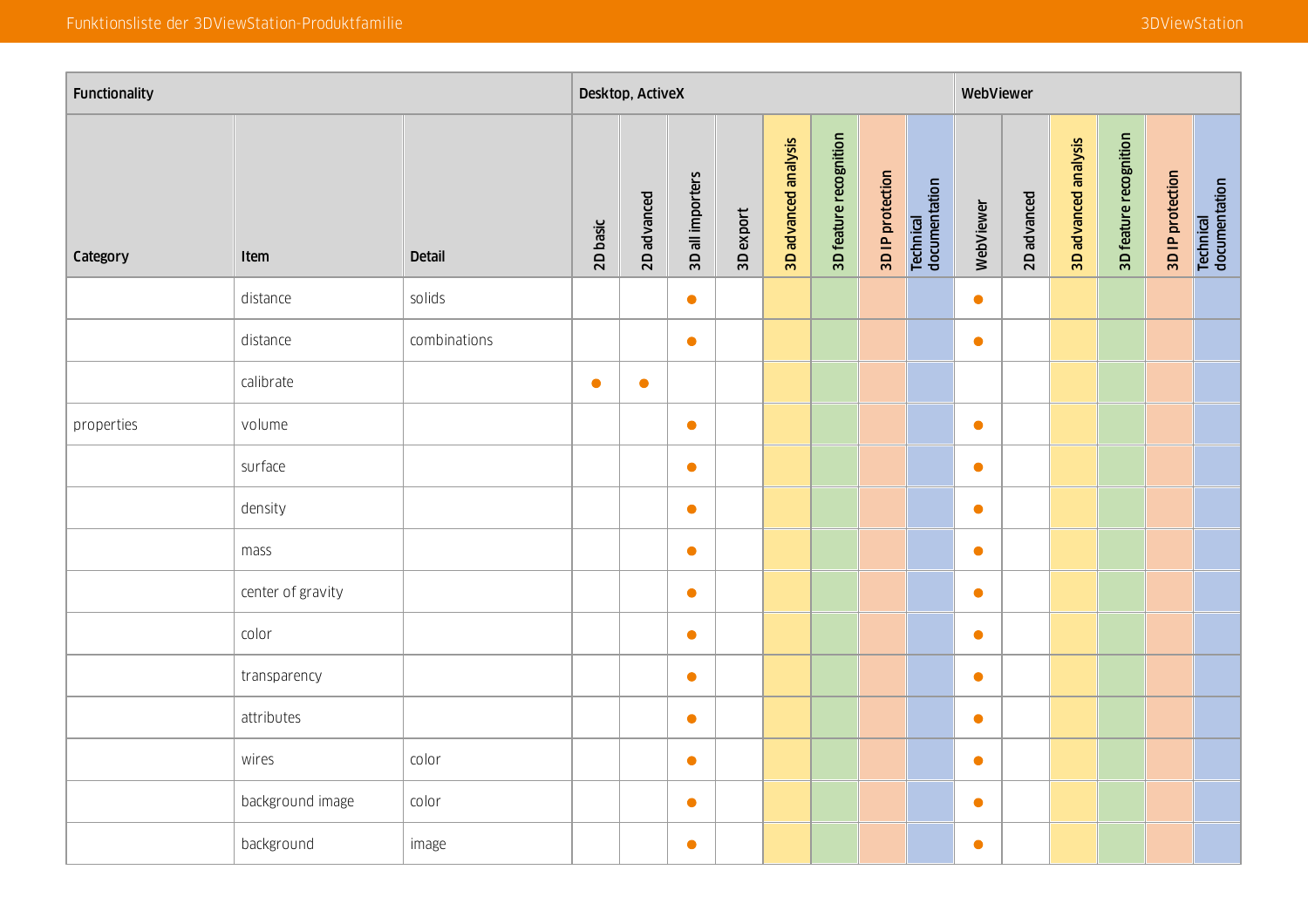| Functionality       |                |                   |          | Desktop, ActiveX |                  |           |                      |                        |                  |                            | WebViewer |             |                      |                        |                  |                                   |
|---------------------|----------------|-------------------|----------|------------------|------------------|-----------|----------------------|------------------------|------------------|----------------------------|-----------|-------------|----------------------|------------------------|------------------|-----------------------------------|
| Category            | Item           | <b>Detail</b>     | 2D basic | 2D advanced      | 3D all importers | 3D export | 3D advanced analysis | 3D feature recognition | 3D IP protection | Technical<br>documentation | WebViewer | 2D advanced | 3D advanced analysis | 3D feature recognition | 3D IP protection | <b>Technical</b><br>documentation |
|                     | skybox         |                   |          |                  | $\bullet$        |           |                      |                        |                  |                            | $\bullet$ |             |                      |                        |                  |                                   |
| analysis standard   | section        | coordinate system |          |                  | $\bullet$        |           |                      |                        |                  |                            | $\bullet$ |             |                      |                        |                  |                                   |
|                     | section        | normal of face    |          |                  | $\bullet$        |           |                      |                        |                  |                            | $\bullet$ |             |                      |                        |                  |                                   |
|                     | section        | 3 points          |          |                  | $\bullet$        |           |                      |                        |                  |                            |           |             |                      |                        |                  |                                   |
|                     | compare        | quick             |          |                  | $\bullet$        |           |                      |                        |                  |                            | $\bullet$ |             |                      |                        |                  |                                   |
|                     | compare        | exact             |          |                  | $\bullet$        |           |                      |                        |                  |                            | $\bullet$ |             |                      |                        |                  |                                   |
|                     | projected area |                   |          |                  | $\bullet$        |           |                      |                        |                  |                            | $\bullet$ |             |                      |                        |                  |                                   |
|                     | <b>BOM</b>     |                   |          |                  | $\bullet$        |           |                      |                        |                  |                            |           |             |                      |                        |                  |                                   |
| analysis advanced   | draft angle    |                   |          |                  |                  |           | $\bullet$            |                        |                  |                            |           |             | $\bullet$            |                        |                  |                                   |
|                     | split          |                   |          |                  |                  |           | $\bullet$            |                        |                  |                            |           |             | $\bullet$            |                        |                  |                                   |
|                     | clash          |                   |          |                  |                  |           | $\bullet$            |                        |                  |                            |           |             |                      |                        |                  |                                   |
|                     | wall thickness | graduated heatmap |          |                  |                  |           | $\bullet$            |                        |                  |                            |           |             | $\bullet$            |                        |                  |                                   |
|                     | convex hull    |                   |          |                  |                  |           | $\bullet$            |                        |                  |                            |           |             | $\bullet$            |                        |                  |                                   |
| feature recognition | neutral axis   |                   |          |                  |                  |           |                      | $\bullet$              |                  |                            |           |             |                      | $\bullet$              |                  |                                   |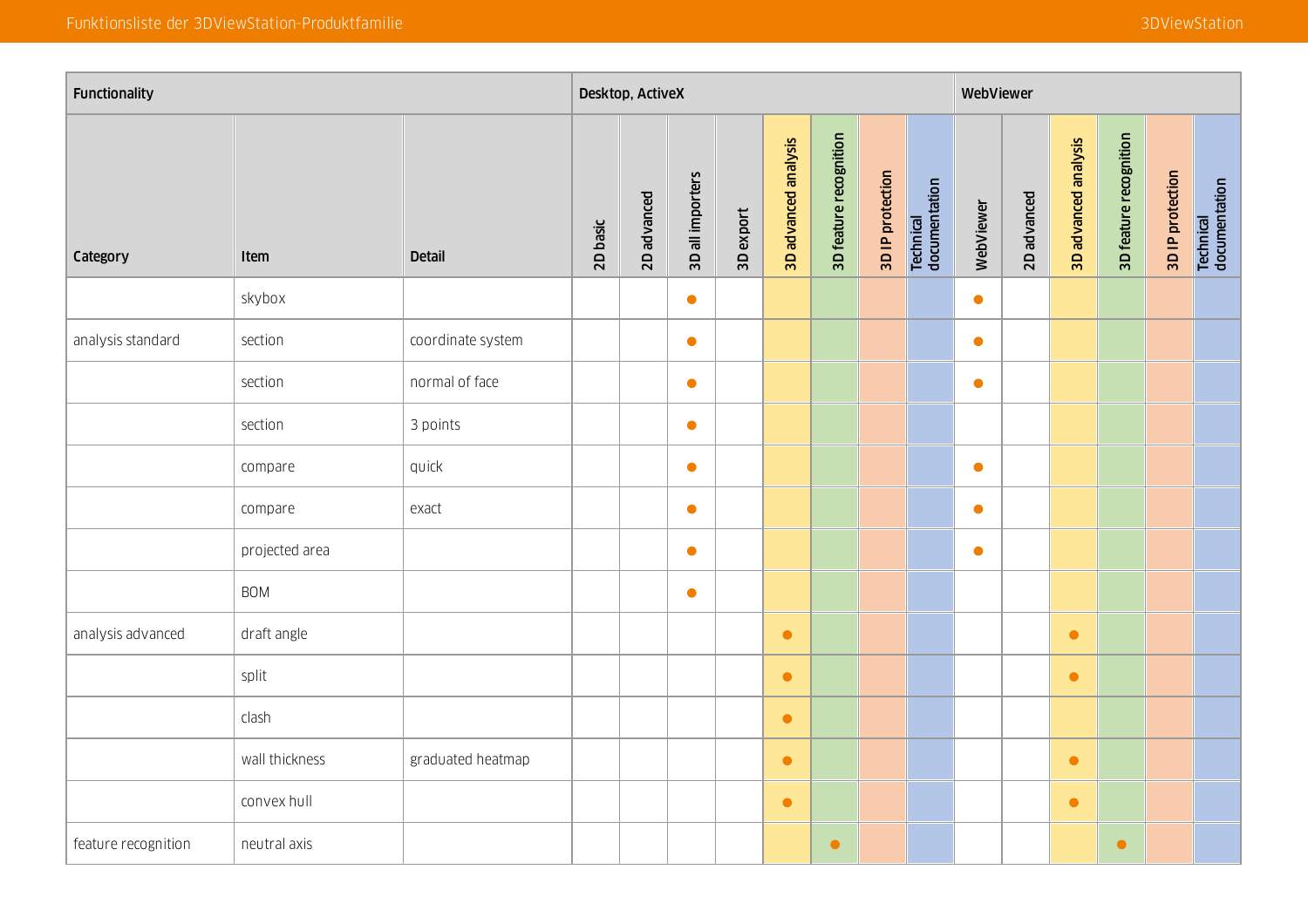| Functionality |                                           |               |          | Desktop, ActiveX |                  |           |                      |                        |                  |                            | WebViewer |             |                      |                        |                  |                                   |
|---------------|-------------------------------------------|---------------|----------|------------------|------------------|-----------|----------------------|------------------------|------------------|----------------------------|-----------|-------------|----------------------|------------------------|------------------|-----------------------------------|
| Category      | Item                                      | <b>Detail</b> | 2D basic | 2D advanced      | 3D all importers | 3D export | 3D advanced analysis | 3D feature recognition | 3D IP protection | Technical<br>documentation | WebViewer | 2D advanced | 3D advanced analysis | 3D feature recognition | 3D IP protection | <b>Technical</b><br>documentation |
|               | drill hole                                |               |          |                  |                  |           |                      | $\bullet$              |                  |                            |           |             |                      | $\bullet$              |                  |                                   |
| IP protection | distort tesselation                       |               |          |                  |                  |           |                      |                        | $\bullet$        |                            |           |             |                      |                        | $\bullet$        |                                   |
|               | distort BREP                              |               |          |                  |                  |           |                      |                        | $\bullet$        |                            |           |             |                      |                        | $\bullet$        |                                   |
|               | remove internal parts                     |               |          |                  |                  |           |                      |                        | $\bullet$        |                            |           |             |                      |                        | $\bullet$        |                                   |
|               | remove internal faces                     |               |          |                  |                  |           |                      |                        | $\bullet$        |                            |           |             |                      |                        | $\bullet$        |                                   |
|               | remove internal triangles                 |               |          |                  |                  |           |                      |                        | $\bullet$        |                            |           |             |                      |                        | $\bullet$        |                                   |
|               | convex hull                               |               |          |                  |                  |           |                      |                        | $\bullet$        |                            |           |             |                      |                        | $\bullet$        |                                   |
| transform     | move                                      |               |          |                  | $\bullet$        |           |                      |                        |                  |                            | $\bullet$ |             |                      |                        |                  |                                   |
|               | rotate                                    |               |          |                  | $\bullet$        |           |                      |                        |                  |                            | $\bullet$ |             |                      |                        |                  |                                   |
|               | scale                                     |               |          |                  | $\bullet$        |           |                      |                        |                  |                            | $\bullet$ |             |                      |                        |                  |                                   |
|               | explode                                   |               |          |                  | $\bullet$        |           |                      |                        |                  |                            | $\bullet$ |             |                      |                        |                  |                                   |
|               | mirror                                    |               |          |                  | $\bullet$        |           |                      |                        |                  |                            | $\bullet$ |             |                      |                        |                  |                                   |
|               | free drag                                 |               |          |                  | $\bullet$        |           |                      |                        |                  |                            | $\bullet$ |             |                      |                        |                  |                                   |
|               | coordinate system to<br>coordinate system |               |          |                  | $\bullet$        |           |                      |                        |                  |                            |           |             |                      |                        |                  |                                   |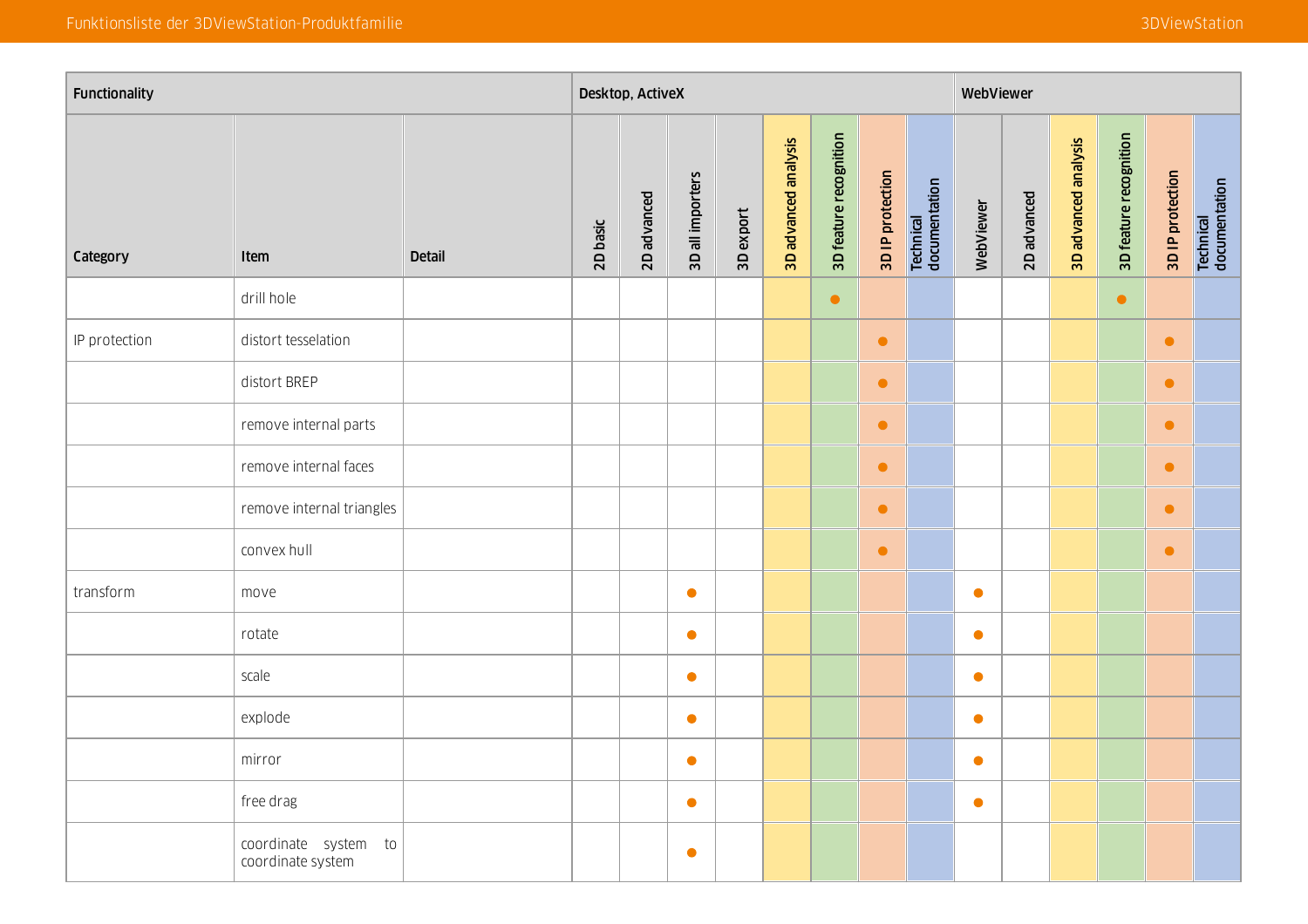| Functionality           |                                  |               |           | Desktop, ActiveX |                  |           |                      |                        |                  |                            | WebViewer |             |                      |                        |                  |                            |
|-------------------------|----------------------------------|---------------|-----------|------------------|------------------|-----------|----------------------|------------------------|------------------|----------------------------|-----------|-------------|----------------------|------------------------|------------------|----------------------------|
| Category                | Item                             | <b>Detail</b> | 2D basic  | 2D advanced      | 3D all importers | 3D export | 3D advanced analysis | 3D feature recognition | 3D IP protection | Technical<br>documentation | WebViewer | 2D advanced | 3D advanced analysis | 3D feature recognition | 3D IP protection | Technical<br>documentation |
|                         | axis to axis                     |               |           |                  | $\bullet$        |           |                      |                        |                  |                            |           |             |                      |                        |                  |                            |
|                         | lock direction                   |               |           |                  | $\bullet$        |           |                      |                        |                  |                            |           |             |                      |                        |                  |                            |
|                         | lock rotation axis               |               |           |                  | $\bullet$        |           |                      |                        |                  |                            |           |             |                      |                        |                  |                            |
|                         | animated rotation                |               |           |                  | $\bullet$        |           |                      |                        |                  |                            |           |             |                      |                        |                  |                            |
| help construction       | create coordinate system         |               |           |                  | $\bullet$        |           |                      |                        |                  |                            | $\bullet$ |             |                      |                        |                  |                            |
|                         | create circle center             |               |           |                  | $\bullet$        |           |                      |                        |                  |                            | $\bullet$ |             |                      |                        |                  |                            |
|                         | create point                     |               |           |                  | $\bullet$        |           |                      |                        |                  |                            | $\bullet$ |             |                      |                        |                  |                            |
|                         | create axis                      |               |           |                  | $\bullet$        |           |                      |                        |                  |                            | $\bullet$ |             |                      |                        |                  |                            |
|                         | activate<br>coordinate<br>system |               |           |                  | $\bullet$        |           |                      |                        |                  |                            |           |             |                      |                        |                  |                            |
| redline / markup        | text annotation                  |               | $\bullet$ | $\bullet$        | $\bullet$        |           |                      |                        |                  |                            | $\bullet$ | $\bullet$   |                      |                        |                  |                            |
|                         | circle                           |               | $\bullet$ | $\bullet$        | $\bullet$        |           |                      |                        |                  |                            | $\bullet$ | $\bullet$   |                      |                        |                  |                            |
|                         | rectangle                        |               | $\bullet$ | $\bullet$        | $\bullet$        |           |                      |                        |                  |                            | $\bullet$ | $\bullet$   |                      |                        |                  |                            |
|                         | free hand                        |               | $\bullet$ | $\bullet$        | $\bullet$        |           |                      |                        |                  |                            | $\bullet$ | $\bullet$   |                      |                        |                  |                            |
| technical documentation | generate BOM Ids                 |               |           |                  |                  |           |                      |                        |                  | $\bullet$                  |           |             |                      |                        |                  | $\bullet$                  |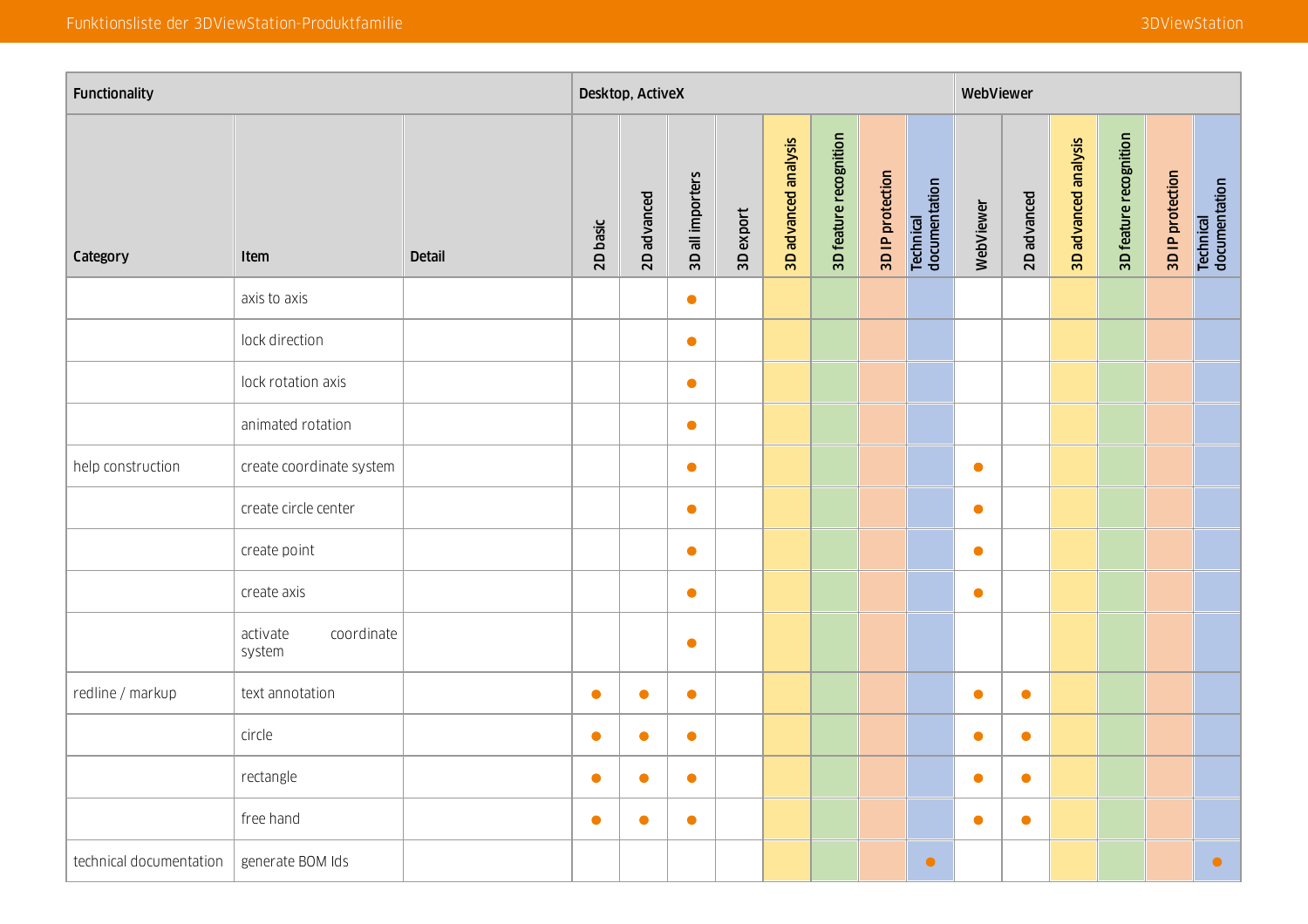| Functionality |                     |                          |           | Desktop, ActiveX |                  |           |                      |                        | WebViewer        |                            |            |             |                      |                        |                  |                            |
|---------------|---------------------|--------------------------|-----------|------------------|------------------|-----------|----------------------|------------------------|------------------|----------------------------|------------|-------------|----------------------|------------------------|------------------|----------------------------|
| Category      | Item                | <b>Detail</b>            | 2D basic  | 2D advanced      | 3D all importers | 3D export | 3D advanced analysis | 3D feature recognition | 3D IP protection | Technical<br>documentation | WebViewer  | 2D advanced | 3D advanced analysis | 3D feature recognition | 3D IP protection | Technical<br>documentation |
|               | callout generate    | automatic                |           |                  |                  |           |                      |                        |                  | $\bullet$                  |            |             |                      |                        |                  | $\bullet$                  |
|               | callout generate    | interactively            |           |                  |                  |           |                      |                        |                  | $\bullet$                  |            |             |                      |                        |                  | $\bullet$                  |
|               | callout arrangement | automatic                |           |                  |                  |           |                      |                        |                  | $\bullet$                  |            |             |                      |                        |                  | $\bullet$                  |
|               | callout arrangement | interactively            |           |                  |                  |           |                      |                        |                  | $\bullet$                  |            |             |                      |                        |                  | $\bullet$                  |
|               | callout properties  | shapes, balloons & lines |           |                  |                  |           |                      |                        |                  | $\bullet$                  |            |             |                      |                        |                  | $\bullet$                  |
| publish       | bitmap              |                          | $\bullet$ | $\bullet$        | $\bullet$        |           |                      |                        |                  |                            | API        | API         |                      |                        |                  |                            |
|               | PDF                 |                          | $\bullet$ | $\bullet$        | $\bullet$        |           |                      |                        |                  |                            | API        | API         |                      |                        |                  |                            |
|               | HLR to DXF          |                          |           |                  | $\bullet$        |           |                      |                        |                  |                            | API        |             |                      |                        |                  |                            |
|               | HLR to SVG          |                          |           |                  | $\bullet$        |           |                      |                        |                  |                            | <b>API</b> |             |                      |                        |                  |                            |
|               | callout lines       |                          |           |                  | $\bullet$        |           |                      |                        |                  |                            | API        |             |                      |                        |                  |                            |
|               | clipboard           |                          | $\bullet$ | $\bullet$        | $\bullet$        |           |                      |                        |                  |                            | API        | API         |                      |                        |                  |                            |
|               | export              |                          |           |                  | $\bullet$        |           |                      |                        |                  |                            | API        |             |                      |                        |                  |                            |
| various       | instances           | optimize                 |           |                  | $\bullet$        |           |                      |                        |                  |                            | $\bullet$  |             |                      |                        |                  |                            |
|               | Skybox generator    |                          |           |                  | $\bullet$        |           |                      |                        |                  |                            |            |             |                      |                        |                  |                            |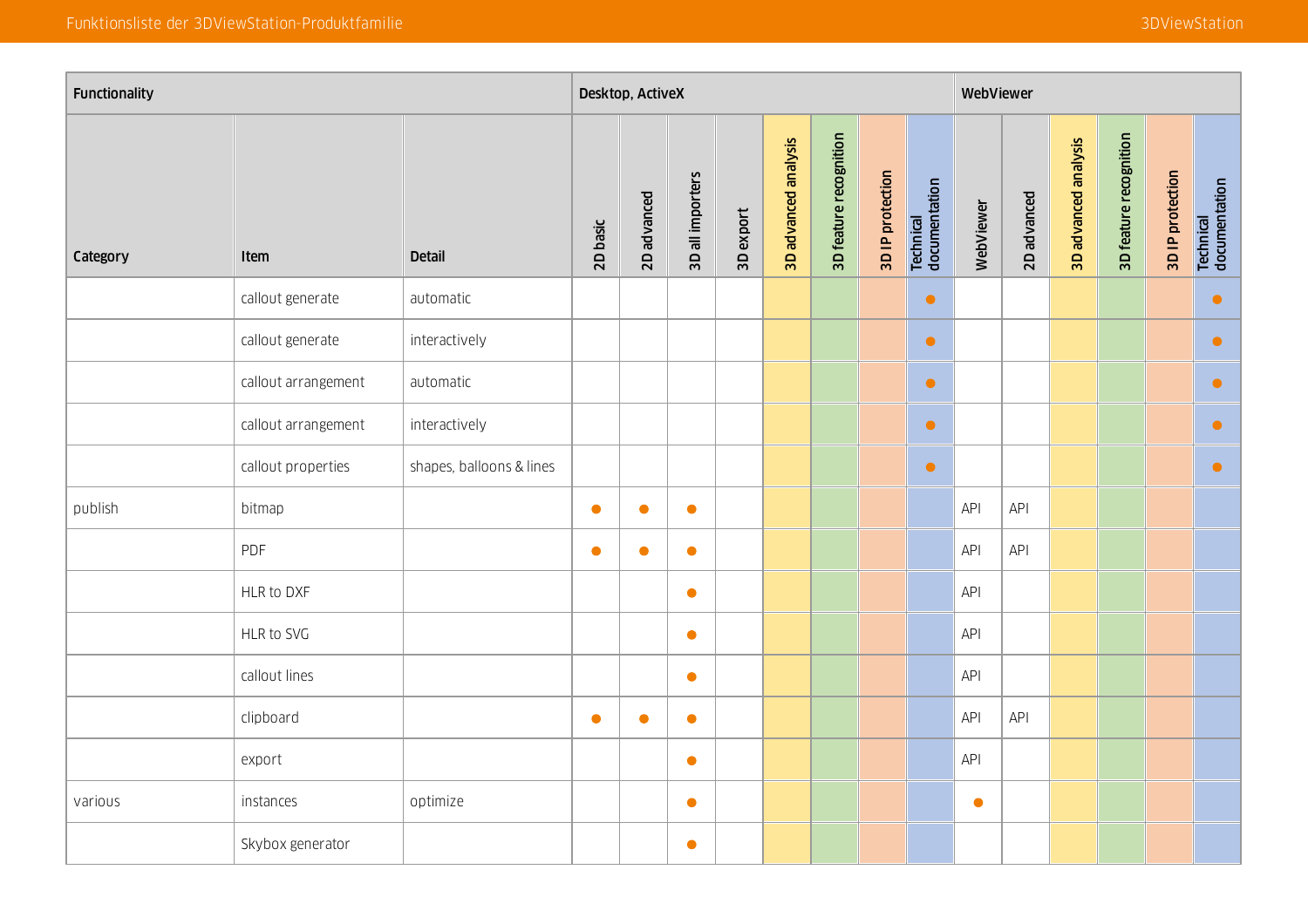| Functionality |                        |                    |           | Desktop, ActiveX |                  |           |                      |                        | WebViewer        |                            |           |             |                      |                        |                  |                            |
|---------------|------------------------|--------------------|-----------|------------------|------------------|-----------|----------------------|------------------------|------------------|----------------------------|-----------|-------------|----------------------|------------------------|------------------|----------------------------|
| Category      | Item                   | <b>Detail</b>      | 2D basic  | 2D advanced      | 3D all importers | 3D export | 3D advanced analysis | 3D feature recognition | 3D IP protection | Technical<br>documentation | WebViewer | 2D advanced | 3D advanced analysis | 3D feature recognition | 3D IP protection | Technical<br>documentation |
|               | undo                   |                    | $\bullet$ | $\bullet$        | $\bullet$        |           |                      |                        |                  |                            | $\bullet$ | $\bullet$   |                      |                        |                  |                            |
|               | face extraction        |                    |           |                  | $\bullet$        |           |                      |                        |                  |                            | $\bullet$ |             |                      |                        |                  |                            |
|               | color code             |                    |           |                  | $\bullet$        |           |                      |                        |                  |                            | $\bullet$ |             |                      |                        |                  |                            |
|               | hyperlinking           |                    |           |                  | $\bullet$        |           |                      |                        |                  |                            | $\bullet$ |             |                      |                        |                  |                            |
|               | $\mathsf{U}\mathsf{I}$ | ribbon Office like | $\bullet$ | $\bullet$        | $\bullet$        |           |                      |                        |                  |                            | $\bullet$ | $\bullet$   |                      |                        |                  |                            |
|               | $\mathsf{U}\mathsf{I}$ | change color       | $\bullet$ | $\bullet$        | $\bullet$        |           |                      |                        |                  |                            | $\bullet$ | $\bullet$   |                      |                        |                  |                            |
|               | $\mathsf{U}\mathsf{I}$ | change language    | $\bullet$ | $\bullet$        | $\bullet$        |           |                      |                        |                  |                            | $\bullet$ | $\bullet$   |                      |                        |                  |                            |
|               | $\mathsf{U}\mathsf{I}$ | customize layout   | $\bullet$ | $\bullet$        | $\bullet$        |           |                      |                        |                  |                            | $\bullet$ | $\bullet$   |                      |                        |                  |                            |
|               | $\bigcup\big[$         | extend by PlugIn   | $\bullet$ | $\bullet$        | $\bullet$        |           |                      |                        |                  |                            | $\bullet$ | $\bullet$   |                      |                        |                  |                            |
|               | $\mathsf{U}\mathsf{I}$ | reset layout       | $\bullet$ | $\bullet$        | $\bullet$        |           |                      |                        |                  |                            | $\bullet$ | $\bullet$   |                      |                        |                  |                            |
|               | settings               | save profile       | $\bullet$ | $\bullet$        | $\bullet$        |           |                      |                        |                  |                            | $\bullet$ | $\bullet$   |                      |                        |                  |                            |
|               | settings               | load profile       | $\bullet$ | $\bullet$        | $\bullet$        |           |                      |                        |                  |                            | $\bullet$ | $\bullet$   |                      |                        |                  |                            |
|               | 2D font replace        | single, table      |           | $\bullet$        |                  |           |                      |                        |                  |                            |           | $\bullet$   |                      |                        |                  |                            |
|               | 3D mouse support       | 3D Connexion       |           |                  | $\bullet$        |           |                      |                        |                  |                            |           |             |                      |                        |                  |                            |